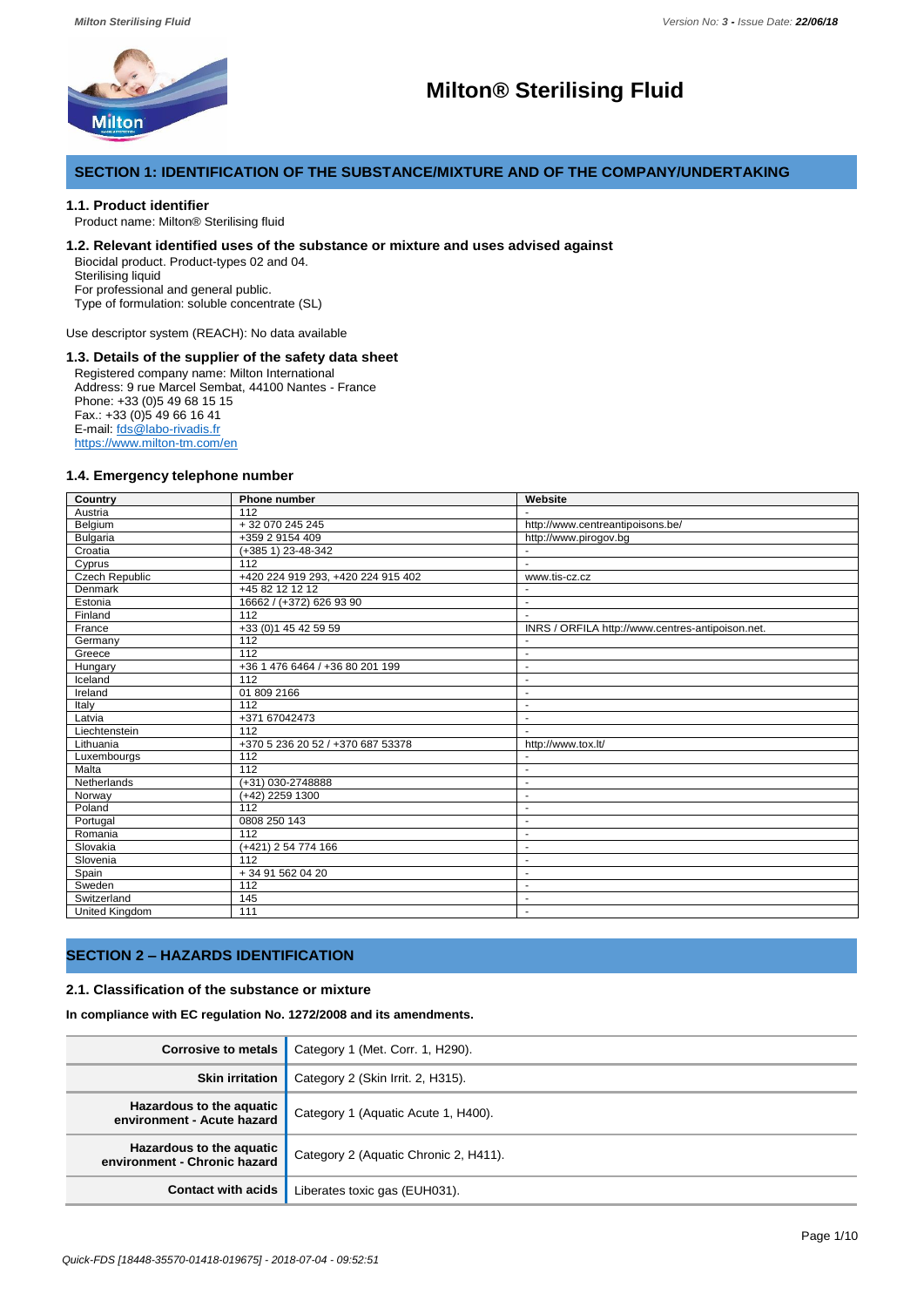Warning! Do not use together with other products. May release dangerous gases (chlorine) (EUH206).

# **2.2. Label elements**

Biocidal product. Product-types 02 and 04.

**In compliance with EC regulation No. 1272/2008 and its amendments.** Hazards pictograms:



SGH07 SGH09

Signal word: WARNING

#### Hazard statements:

| H290 | May be corrosive to metals.                                  |
|------|--------------------------------------------------------------|
| H315 | Causes skin irritation.                                      |
| H400 | Very toxic to aquatic life                                   |
|      | <b>H411</b> Toxic to aquatic life with long lasting effects. |

#### Precautionary statements:

| P <sub>101</sub> | If medical advice is needed, have product container or label at hand.                                                                                        |
|------------------|--------------------------------------------------------------------------------------------------------------------------------------------------------------|
| P <sub>102</sub> | Keep out of reach of children.                                                                                                                               |
| P234             | Keep only in original container.                                                                                                                             |
| P273             | Avoid release to the environment.                                                                                                                            |
| P302+P352        | IF ON SKIN: Wash with plenty of water.                                                                                                                       |
| P501             | Dispose of contents / container to hazardous waste collection authorized in accordance with local, regional, national and /<br>or international regulations. |

# Additional labelling:

| <b>EUH031</b> Contact with acids liberates toxic gas.                                                   |
|---------------------------------------------------------------------------------------------------------|
| <b>EUH206</b> Warning! Do not use together with other products. May release dangerous gases (chlorine). |

# **2.3. Other hazards**

The mixture does not contain any substances classified as 'Substances of Very High Concern' (SVHC) as defined by criteria of article 57 and as per article 59 of REACH (Regulation EC No.1907/2006) at concentration ≥ 0.1% - list published by the European CHemicals Agency (ECHA): (http://echa.europa.eu/fr/candidate-list-table).

The mixture does not contain any PBT or vPvB substances as defined in annex XIII of the REACH regulation EC No.1907/2006.

# **SECTION 3 - COMPOSITION/INFORMATION ON INGREDIENTS**

# **3.1. Substances**

Not applicable (mixture).

# **3.2. Mixtures**

Composition:

| <b>INDEX</b> | CAS No.   | EC No.    | <b>Hazardous</b><br>ingredient(s) | <b>Pictograms</b> | <b>Classification</b>                                                                    | $%$ w/w     |
|--------------|-----------|-----------|-----------------------------------|-------------------|------------------------------------------------------------------------------------------|-------------|
| 017-011-00-1 | 7681-52-9 | 231-668-3 | Sodium hypochlorite               | GHS 05<br>GHS 09  | H <sub>290</sub> <sup>*</sup><br>H314 (1B)<br>$H400 (M = 10*)$<br>H411*<br><b>EUH031</b> | $2.00\%$ ** |

*\*According to supplier's SDS \*\*Corresponds to 1.90% w/w active chlorine released from sodium hypochlorite*

Informations on ingredients: No data available Other data: No data available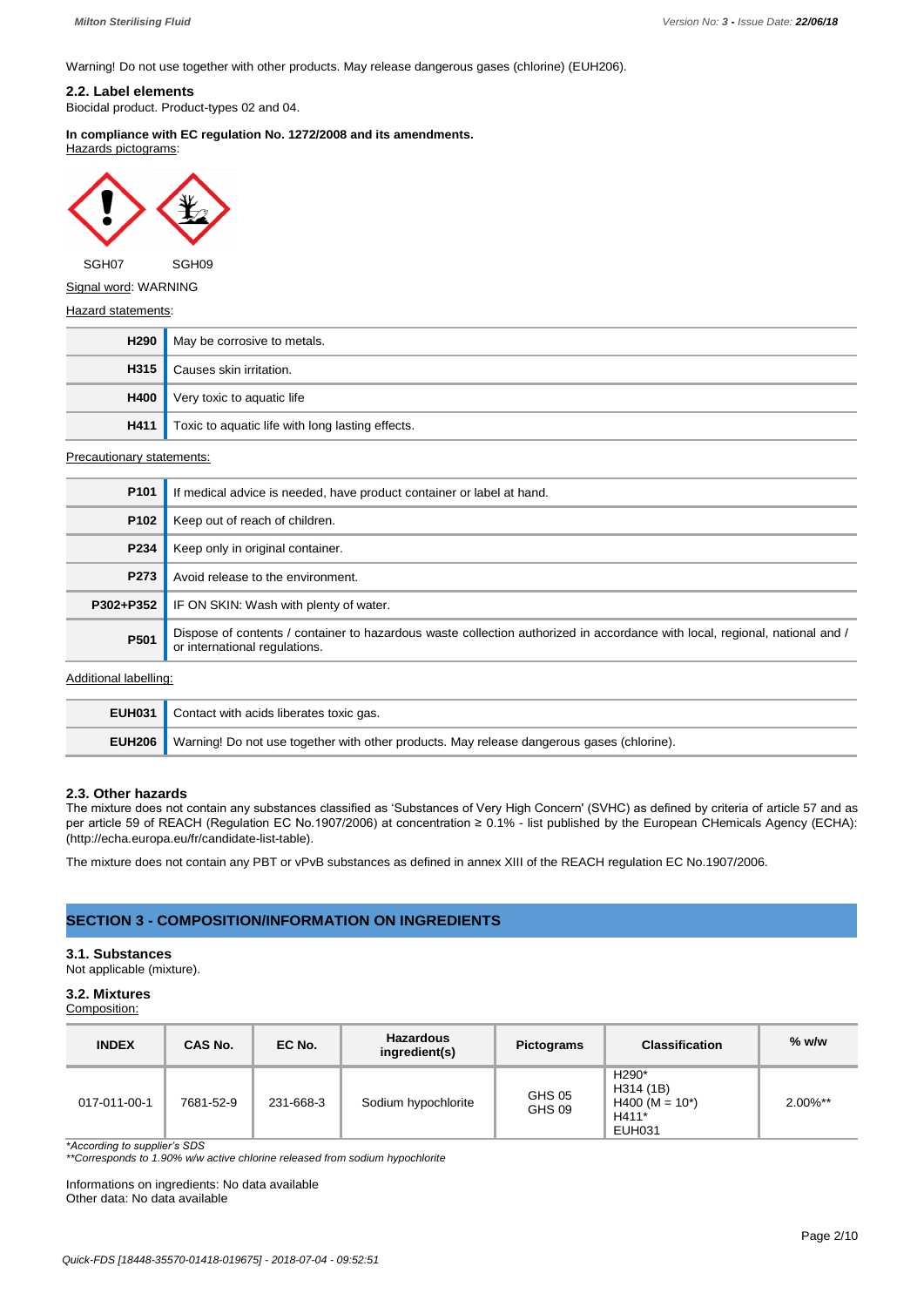# **SECTION 4 – FIRST AID MEASURES**

As a general rule, in case of doubt or if symptoms persist, always call a doctor.

NEVER induce swallowing if the victim is unconscious.

# **4.1. Description of first aid measures**

| In the event of exposure by<br>inhalation        | In the event of massive inhalation, remove the exposed person to fresh air. Keep warm and at rest.                                                                                                                                                                                                                                                  |
|--------------------------------------------------|-----------------------------------------------------------------------------------------------------------------------------------------------------------------------------------------------------------------------------------------------------------------------------------------------------------------------------------------------------|
| In the event of splashes or<br>contact with eyes | Wash thoroughly with soft, clean water holding the eyelids open.<br>If there is any redness, pain or visual impairment, consult an ophthalmologist.                                                                                                                                                                                                 |
| In the event of splashes or<br>contact with skin | Remove contaminated clothing and wash the skin thoroughly with soap and water or a recognized<br>cleaner.<br>Watch out for any remaining product between skin and clothing, watches, shoes, etc.<br>If the contaminated area is widespread and/or there is damage to the skin, a doctor must be consulted<br>or the victim transferred to hospital. |
| In the event of swallowing                       | Do not give the victim anything orally.<br>In the event of swallowing, if the quantity is small (no more than one mouthful), rinse the mouth with<br>water and consult a doctor.<br>Keep at rest. Do not induce vomiting.<br>Seek medical attention immediately, showing the label.                                                                 |

#### **4.2. Most important symptoms and effects, both acute and delayed** No data available.

# **4.3. Indication of any immediate medical attention and special treatment needed**

Specific and immediate treatment: Treat symptomatically. Information for the doctor: No data available.

# **SECTION 5 – FIREFIGHTING MEASURES**

# Non-flammable.

# **5.1. Extinguishing media**

In case of fire, use extinguishing specifically adapted.

| Suitable methods of extinction   | In the event of a fire, use:<br>- sprayed water or water mist<br>- foam<br>- dry powder<br>- carbon dioxide (CO2)<br>Prevent the effluent of the fight against the fire from entering sewers or waterways. |
|----------------------------------|------------------------------------------------------------------------------------------------------------------------------------------------------------------------------------------------------------|
| Unsuitable methods of extinction | In the event of a fire, do not use:<br>- water jet                                                                                                                                                         |

#### **5.2. Special hazards arising from the substance or mixture**

A fire will often produce a thick black smoke. Exposure to decomposition products may be hazardous to health.

Do not breathe in smoke.

In the event of a fire, the following may be formed:

- chlorine and chlorinated decomposition products

# **5.3. Advice for firefighters**

No data available.

# **SECTION 6 – ACCIDENTAL RELEASE MEASURES**

# **6.1. Personal precautions, protective equipment and emergency procedures**

Consult safety advice of sections 7 and 8.

| Avoid any contact with the skin and eyes.<br>For non-first aid worker In the event of accidental release of a large quantity, evacuate all unnecessary personnel and allow<br>intervention only by trained operators equipped with suitable personal protective equipment (See<br>section 8). |
|-----------------------------------------------------------------------------------------------------------------------------------------------------------------------------------------------------------------------------------------------------------------------------------------------|
| For first aid worker First aid workers will be equipped with suitable personal protective equipment (See section 8).                                                                                                                                                                          |

#### **6.2. Environmental precautions**

Contain and control the leaks or spills with non-combustible absorbent materials such as sand, earth, vermiculite, diatomaceous earth in drums for waste disposal.

Prevent any material from entering drains or waterways.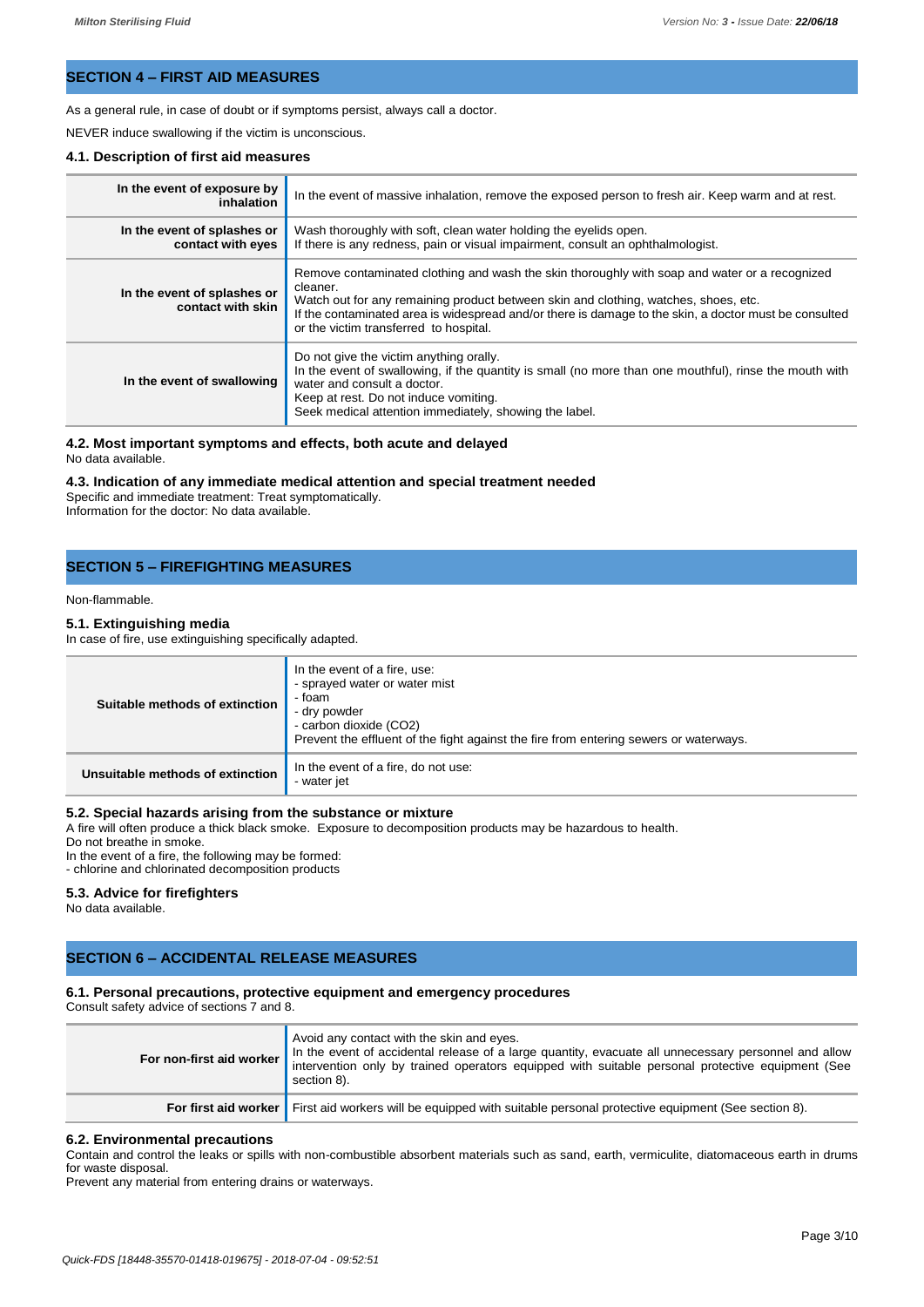#### **6.3. Methods and material for containment and cleaning up**

If the ground is contaminated, once the product has been recovered by sponging with an inert and non-combustible absorbent material, wash the contaminated area in plenty of water.

Clean preferably with a detergent, do not use solvents.

# **6.4. Reference to other sections**

Consult sections 8 and 13.

# **SECTION 7 – HANDLING AND STORAGE**

Requirements relating to storage premises apply to all facilities where the mixture is handled.

# **7.1. Precautions for safe handling**

# Always wash hands after handling.

Remove and wash contaminated clothing before re-using.

| <b>Fire prevention</b>                  | Prevent access by unauthorised personnel.                                                                                                                               |
|-----------------------------------------|-------------------------------------------------------------------------------------------------------------------------------------------------------------------------|
| Recommended equipment and<br>procedures | For personal protection, see section 8.<br>Observe precautions stated on label and also industrial safety regulations.<br>Avoid skin and eye contact with this mixture. |
| Prohibited equipment and<br>procedures  | No smoking, eating or drinking in areas where the mixture is used.                                                                                                      |

# **7.2. Conditions for safe storage, including any incompatibilities**

Always keep in original packaging.

Keep the container tightly closed in a dry, well-ventilated place, protected from heat and direct sunlight. Keep away from food, drink and animal feedingstuffs.

# **7.3. Specific end use(s)**

No data available.

# **SECTION 8 – EXPOSURE CONTROLS/PERSONAL PROTECTION**

### **8.1. Control parameters**

Occupational exposure limits:

Sodium hypochlorite is not listed (France (INRS - ED984: 2012) and UK HSE EH40).

In case of chlorine emission the occupational exposure limit for chlorine should be controled.\*

| <b>HAZARDOUS</b><br><b>INGREDIENT(S)</b> | CAS No.   | . 8 hr TWA<br>.TEL<br>ppm | LTEL 8 hr TWA<br>ma/m3 | STEL (ppm) | <b>STEL</b><br>(mq/m <sup>3</sup> ) | <b>Notes</b> |
|------------------------------------------|-----------|---------------------------|------------------------|------------|-------------------------------------|--------------|
| Chlorine                                 | 7782-50-5 |                           |                        | 0.5        | ں. ا                                |              |

| <b>DNEL / DMEL</b>                        | Oral              | Inhalation           | Dermal      |
|-------------------------------------------|-------------------|----------------------|-------------|
| Industry - Long Term - Local effects      |                   | 1.55 mg/m3           | $0.5\%$ w/w |
| Industry - Long Term - Systemic effects   |                   | 1.55 mg/m3           |             |
| Industry - Short term - Local effects     |                   | $3.1 \text{ mg/m}$   |             |
| Industry - Short term - Systemic effects  |                   | $3.1 \text{ mg/m}$   |             |
| Consumer. - Long Term - Local effects     |                   | 1.55 mg/m3           |             |
| Consumer. - Long Term - Systemic effects  | 0.26 mg/kg bw/day | $1.55$ mg/m $3$      |             |
| Consumer. - Short term - Local effects    |                   | $3.1 \text{ mg/m}$   |             |
| Consumer. - Short term - Systemic effects |                   | $3.1 \text{ ma/m}$ 3 |             |

*\*According to supplier's SDS* Biological limits\*:

| <b>Environment</b>                       | <b>PNEC</b>                                                                                                                |
|------------------------------------------|----------------------------------------------------------------------------------------------------------------------------|
| Aquatic compartment (including sediment) | $0.21 \mu g/L$ fresh water<br>0.042 µg/L marine water<br>0.26 µg/L intermittent releases<br>30 µg/L sewage treatment plant |
| Terrestrial compartment                  |                                                                                                                            |
| Atmospheric compartment                  |                                                                                                                            |

*\*According to supplier's SDS*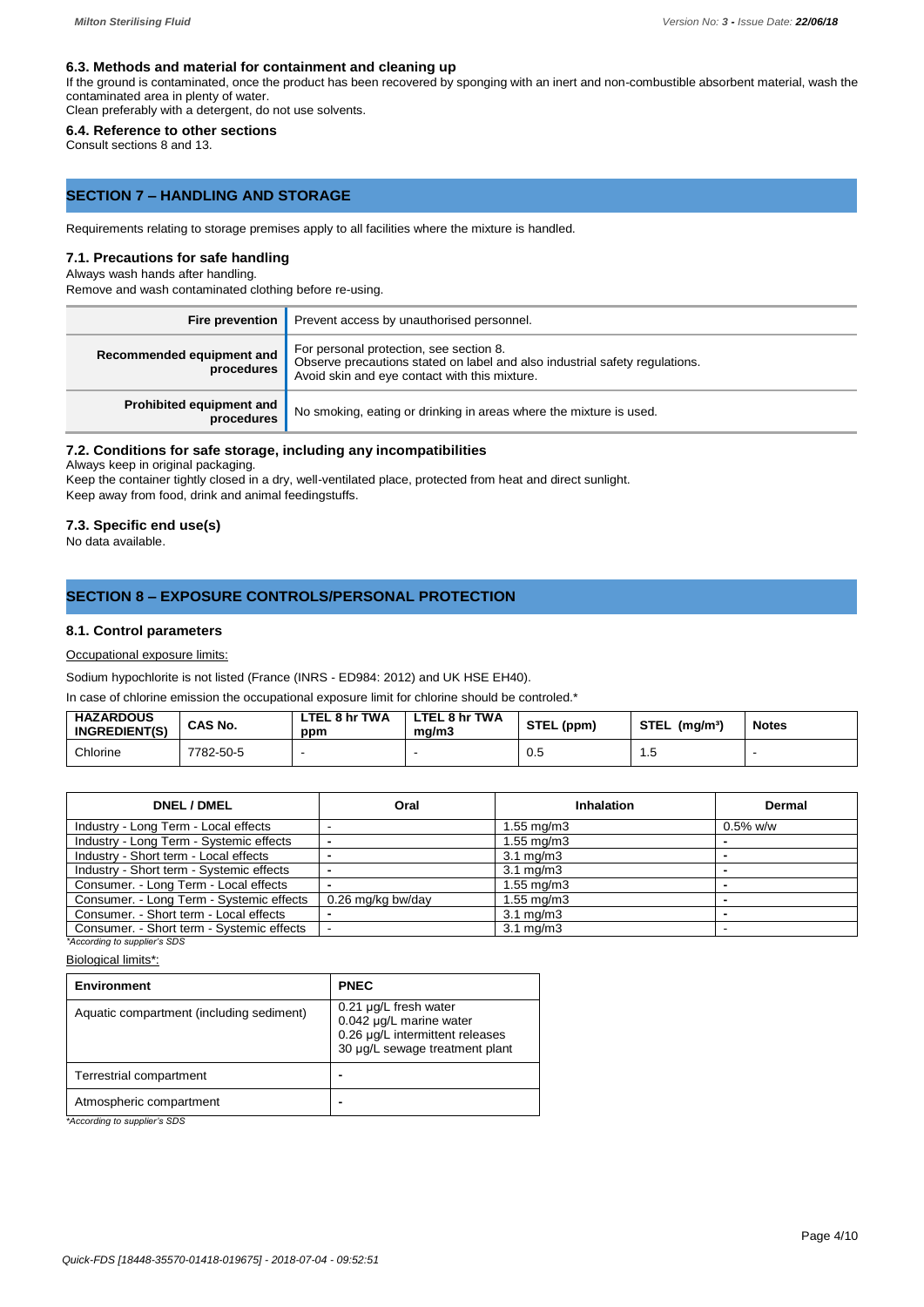# **8.2. Exposure controls**

| <b>Suitable technical inspections</b>                                     | No data available.                                                                                                                                                                                                                                                                                                                                                                                                                                                                                                                                                                     |
|---------------------------------------------------------------------------|----------------------------------------------------------------------------------------------------------------------------------------------------------------------------------------------------------------------------------------------------------------------------------------------------------------------------------------------------------------------------------------------------------------------------------------------------------------------------------------------------------------------------------------------------------------------------------------|
| Personal protection measures,<br>such as personal protective<br>equipment | Use personal protective equipment that is clean and has been properly maintained.<br>Store personal protective equipment in a clean place, away from the work area.<br>Never eat, drink or smoke during use. Remove and wash contaminated clothing before re-using.<br>Ensure that there is adequate ventilation, especially in confined areas.                                                                                                                                                                                                                                        |
| Eye / face protection                                                     | Avoid contact with eyes.                                                                                                                                                                                                                                                                                                                                                                                                                                                                                                                                                               |
| <b>Hand protection</b>                                                    | Avoid skin contact.<br>Wear suitable protective gloves in the event of prolonged or repeated skin contact.<br>Use suitable protective gloves that are resistant to chemical agents in accordance with standard<br>EN374.<br>Gloves must be selected according to the application and duration of use at the workstation.<br>Protective gloves need to be selected according to their suitability for the workstation in question: other<br>chemical products that may be handled, necessary physical protections (cutting, pricking, heat<br>protection), level of dexterity required. |
| <b>Body protection</b>                                                    | Avoid skin contact.<br>Work clothing worn by personnel shall be laundered regularly.<br>After contact with the product, all parts of the body that have been soiled must be washed.                                                                                                                                                                                                                                                                                                                                                                                                    |
| <b>Respiratory protection</b>                                             | In the event of accidental release of a large quantity, recommended type of powered air-purifying<br>respirator:<br>Anti-gas and vapour filter(s) (Combined filters) in accordance with standard EN14387.                                                                                                                                                                                                                                                                                                                                                                              |
| <b>Thermal risks</b>                                                      | Not applicable.                                                                                                                                                                                                                                                                                                                                                                                                                                                                                                                                                                        |

**8.3. Exposure controls linked to environmental protection** No data available.

# **SECTION 9 – PHYSICAL AND CHEMICAL PROPERTIES**

# **9.1. Information on basic physical and chemical properties**

General information:

| <b>Physical state</b> | Limpid liquid    |
|-----------------------|------------------|
| Odor                  | Chlorinated odor |
| Color                 | Slightly yellow  |

Important health, safety and environmental information:

| pH (pure)                          | 11.8 at 21°C                                                 |
|------------------------------------|--------------------------------------------------------------|
| Melting point/freezing point       | Not applicable                                               |
| <b>Boiling point/boiling range</b> | Around 110°C                                                 |
| <b>Flash point</b>                 | No flash point up to 110oC (EC A.9, ISO Standard 3679)       |
| <b>Evaporation rate</b>            | Not determined                                               |
| Flammability                       | Not flammable                                                |
| Lower/upper flammability limits    | Not determined                                               |
| Lower/upper explosive limits       | Not determined                                               |
| Vapour pressure                    | Not determined                                               |
| Vapour density                     | Not determined                                               |
| <b>Relative density</b>            | 1.14 at 20.5°C                                               |
| <b>Solubility</b>                  | Not determined                                               |
| <b>Partition coefficient</b>       | Not determined                                               |
| <b>Auto-ignition temperature</b>   | Not determined                                               |
| <b>Decomposition temperature</b>   | Not determined                                               |
| <b>Viscosity</b>                   | 1.73 mPa*s at $20^{\circ}$ C<br>1.22 mPa*s at $40^{\circ}$ C |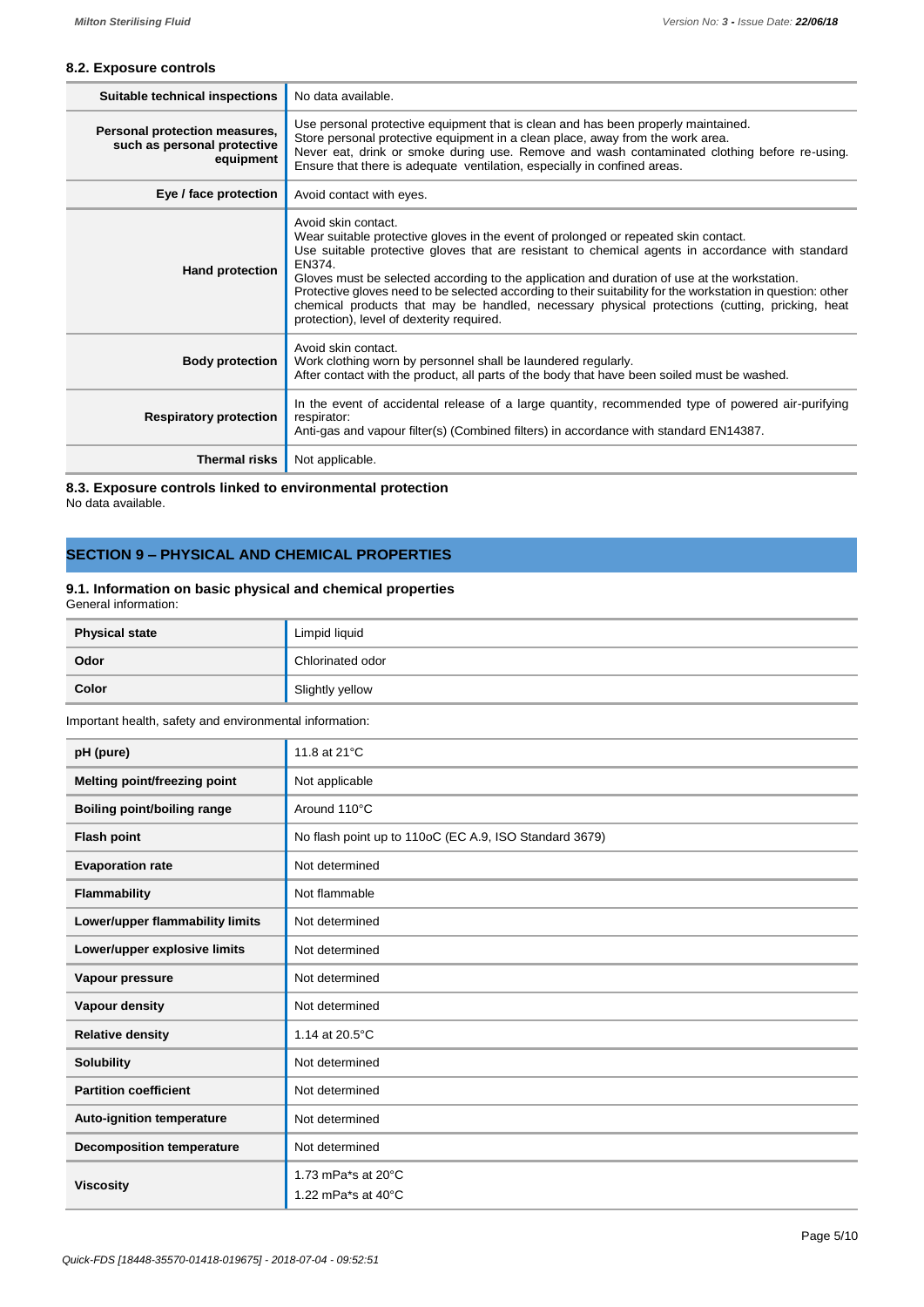| <b>Explosive properties</b> | Not explosive (expert statement) |
|-----------------------------|----------------------------------|
| <b>Oxidising properties</b> | Not oxidising (expert statement) |

# **9.2. Other information**

No data available.

# **SECTION 10 – STABILITY AND REACTIVITY**

#### **10.1. Reactivity**

Mixture which by chemical action can corrode and even destroy metals. Contact with acids liberates toxic gas (chlorine). May release dangerous gases (chlorine).

### **10.2. Chemical stability**

This mixture is stable under the recommended handling and storage conditions in section 7. Stability of the solution decreases with the action of heat, light and in the presence of some trace impurities.

# **10.3. Possibility of hazardous reactions**

Contact with acids liberates toxic gas (chlorine).

Reacts with ammonia solutions and amines to form explosive compounds.

Can react violently if in contact with methanol.

Decomposition with evolution of oxygen is accelerated by light and heat and also by contact with many metals, particularly copper, nickel, iron and "monel".

Oxidising agent; may assist combustion.

When exposed to high temperatures, the mixture can release hazardous decomposition products and fumes.

In the event of a fire, the following may be formed:

- chlorine and chlorinated decomposition products.

# **10.4. Conditions to avoid**

Keep away from heat and direct sunlight. Avoid contact with other chemicals.

# **10.5. Incompatible materials**

Keep away from:

- acids
- ammonia and amines

- methanol

- metals (particularly copper, nickel, iron and "monel")

#### **10.6. Hazardous decomposition products**

The thermal decomposition may release/form smoke and hazardous decomposition products:

- chlorine and chlorinated decomposition products.

# **SECTION 11 – TOXICOLOGICAL INFORMATION**

# **11.1 Information on toxicological effects**

Gas (chlorine) produced under fire or acidic conditions is toxic by inhalation.

# 11.1.1. Substances

HYPOCHLORITE DE SODIUM (CAS No.7681-52-9)

The following data are taken from Assessment Report "Active chlorine released from sodium hypochlorite", January 2017.

| <b>Acute toxicity</b>                                        | Acute oral toxicity, rat: LD50 > 2 000 mg avCl/kg bw<br>Acute dermal toxicity, rat: LD50 > 2 0000 mg avCl/kg bw<br>Acute inhalation toxicity, rat: LD50 > 10.5 mg avCl/L |
|--------------------------------------------------------------|--------------------------------------------------------------------------------------------------------------------------------------------------------------------------|
| Skin corrosion/skin irritation                               | Causes severe skin burns.                                                                                                                                                |
| Serious damage to eyes/eye<br>irritation                     | Causes serious eye damage.                                                                                                                                               |
| Respiratory or skin sensitisation                            | May be irritant to the respiratory tract.<br>Not skin sensitising.                                                                                                       |
| Germ cell mutagenicity                                       | No genotoxic potential.                                                                                                                                                  |
| Carcinogenicity                                              | Not carcinogenic.                                                                                                                                                        |
| <b>Reproductive toxicant</b>                                 | No evidence of any adverse effects on development or fertility.                                                                                                          |
| Specific target organ systemic<br>toxicity - single exposure | Not classified.                                                                                                                                                          |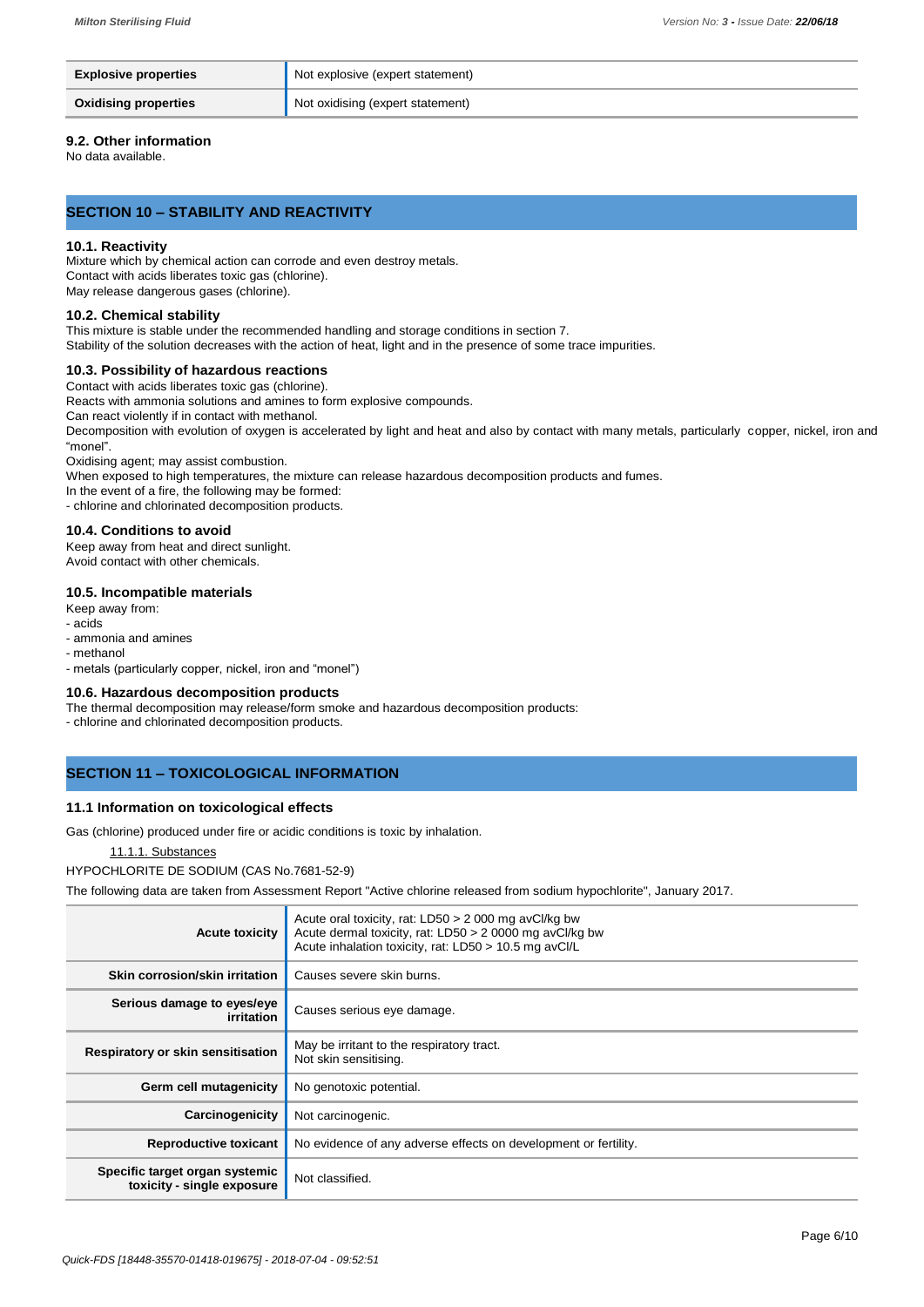| Specific target organ systemic<br>toxicity - repeated exposure                                   | Not classified.                                                    |
|--------------------------------------------------------------------------------------------------|--------------------------------------------------------------------|
| <b>Aspiration hazard</b>                                                                         | Not classified.                                                    |
| 11.1.2. Mixture                                                                                  |                                                                    |
| <b>Acute toxicity</b>                                                                            | No data available.                                                 |
| Skin corrosion/skin irritation                                                                   | Skin irritant. (Skin irritation, Category 2, OECD No.404, rabbit). |
| Serious damage to eyes/eye<br>irritation                                                         | Not irritant. (OECD No.405, rabbit).                               |
| Respiratory or skin sensitisation                                                                | No data available.                                                 |
| Germ cell mutagenicity                                                                           | No data available.                                                 |
| Carcinogenicity                                                                                  | No data available.                                                 |
| <b>Reproductive toxicant</b>                                                                     | No data available.                                                 |
| Specific target organ systemic<br>toxicity - single exposure                                     | No data available.                                                 |
| Specific target organ systemic<br>toxicity - repeated exposure                                   | No data available.                                                 |
| <b>Aspiration hazard</b>                                                                         | No data available.                                                 |
| Symptoms related to the physical,<br>chemical and toxicological<br>characteristics               | No data available.                                                 |
| Delayed and immediate effects as<br>well as chronic effects from short<br>and long-term exposure | No data available.                                                 |
| <b>Interactive effects</b>                                                                       | No data available.                                                 |
| Absence of specific data                                                                         | No data available.                                                 |
| Other information                                                                                | No data available.                                                 |

# **SECTION 12 – ECOLOGICAL INFORMATION**

### **12.1. Toxicity**

# **12.1.1. Substances**

SODIUM HYPOCHLORITE (CAS No.7681-52-9)

The following data are taken from Assessment Report "Active chlorine released from sodium hypochlorite", January 2017.

| Acute aquatic toxicity*:                              |                                                                                                   |
|-------------------------------------------------------|---------------------------------------------------------------------------------------------------|
| Fish (Oncorhynchus kisutch), sea water:               | $LC50 = 0.032$ mg TRO/L (96 h)                                                                    |
| Invertebrates (Ceriodaphnia dubia), fresh water:      | $EC50 = 0.035$ mg active CI/L (48 h)                                                              |
| Algae (Pseudokirchneriella subcapitata), fresh water: | $\text{ErC50} = 0.0365 \text{ mg}$ avCl/L (72 h)<br>$EbC50 = 0.0183$ mg avCl/L (72 h)             |
| Microorganisms, activated sludge:                     | $EC50 = 77.1$ mg avCl/L (3 h)                                                                     |
| M factor (Acute) = $10$                               |                                                                                                   |
| Chronic aquatic toxicity*:                            |                                                                                                   |
| Fish (Menidia peninsulae), sea water:                 | $LOEC = 0.210$ mg $CPO/L$ (28 d)<br>$NOEC = 0.040$ mg $CPO/L$ (28 d)                              |
| Invertebrates (Crassostrea virginica), sea water:     | $NOEC = 0.007$ mg TRO/L (15-19 d)                                                                 |
| Algae (Periphytic community), fresh water:            | $Cl80 = 0.358$ mg FAC/L (7 d)<br>$Cl50 = 0.023$ mg FAC/L (7 d)<br>$NOEC = 0.021$ mg $FAC/L$ (7 d) |

M factor (Chronic) = 1

*\* TRO: total residual oxidant, CPO: chlorine produced oxidant, FAC: free available chlorine*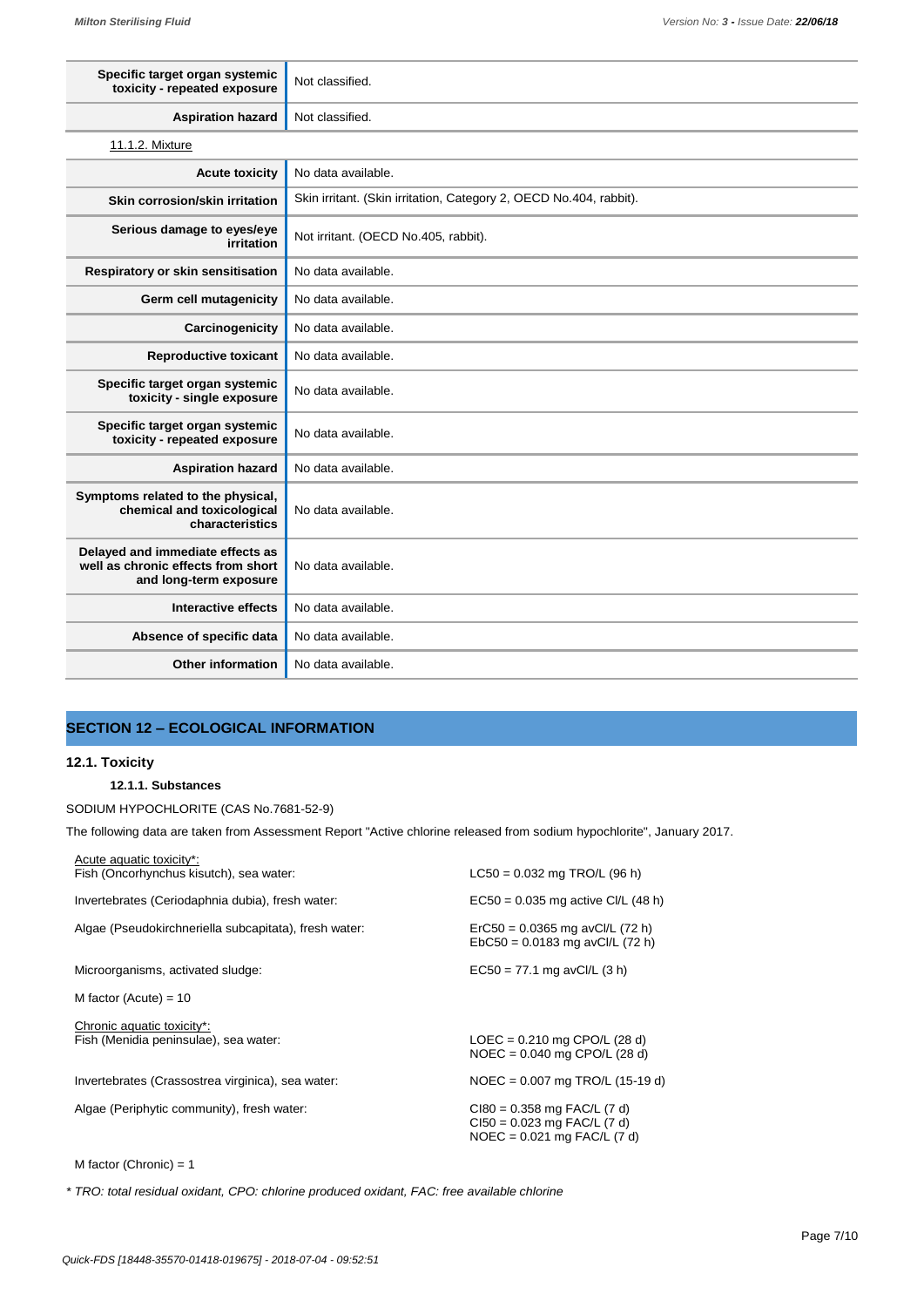# **12.1.2. Mixtures**

Hazardous to the aquatic environment - Acute hazard, Category 1 (Aquatic Acute 1, H400). Hazardous to the aquatic environment - Chronic hazard, Category 2 (Aquatic Chronic 2, H411). (classification by conventional method).

#### **12.2. Persistence and degradability**

SODIUM HYPOCHLORITE (CAS No.7681-52-9) :

Sodium hypochlorite is a strong oxidiser. It will react with organic substances present in soil and sediments and degrades rapidly to chloride. Sodium hypochlorite is substantially removed in biological treatment processes.

#### **12.3. Bioaccumulative potential**

SODIUM HYPOCHLORITE (CAS No.7681-52-9) :

Sodium hypochlorite has low potential for bioaccumulation and decomposes in water (calculated log Kow = -3.42).

# **12.4. Mobility in soil**

SODIUM HYPOCHLORITE (CAS No.7681-52-9) :

Sodium hypochlorite is mobile in soil and sediments.

#### **12.5. Results of PBT and vPvB assessment**

SODIUM HYPOCHLORITE (CAS No.7681-52-9) :

Not classified as PBT or vPvB.

### **12.6. Other adverse effects**

SODIUM HYPOCHLORITE (CAS No.7681-52-9) :

Sodium hypochlorite is substantially removed in biological treatment processes. There is evidence of inhibition to the aerobic treatment process at a concentration (mg/l) of 0.05 mg/L.

# **SECTION 13 – DISPOSAL CONSIDERATIONS**

Proper waste management of the mixture and/or its container must be determined in accordance with Directive 2008/98/EC, Decision 2014/955/EU and Directive (EU) 2015/1127.

# **13.1. Waste treatment methods**

Do not pour into drains or waterways.

| Waste                     | Waste management is carried out without endangering human health, without harming the<br>environment and, in particular without risk to water, air, soil, plants or animals.<br>Recycle or dispose of waste in compliance with current legislation, preferably via a certified collector<br>or company.<br>Do not contaminate the ground or water with waste, do not dispose of waste into the environment. |
|---------------------------|-------------------------------------------------------------------------------------------------------------------------------------------------------------------------------------------------------------------------------------------------------------------------------------------------------------------------------------------------------------------------------------------------------------|
| Soiled packaging          | Completely empty container. Keep label(s) on container.<br>Give to a certified disposal contractor                                                                                                                                                                                                                                                                                                          |
| <b>Local arrangements</b> | No data available                                                                                                                                                                                                                                                                                                                                                                                           |

# **SECTION 14 – TRANSPORT INFORMATION**

Transport product in compliance with provisions of the ADR for road, RID for rail, IMDG for sea and ICAO/IATA for air transport (ADR 2017 -IMDG 2016 - ICAO/IATA 2017).

# **14.1 UN Number**

1791

#### **14.2. UN proper shipping name**

UN1791 = HYPOCHLORITE SOLUTION

# **14.3. Transport hazard class(es)**



**14.4. Packing group**

III

8

# **14.5. Environmental hazards**

- Environmentally hazardous material: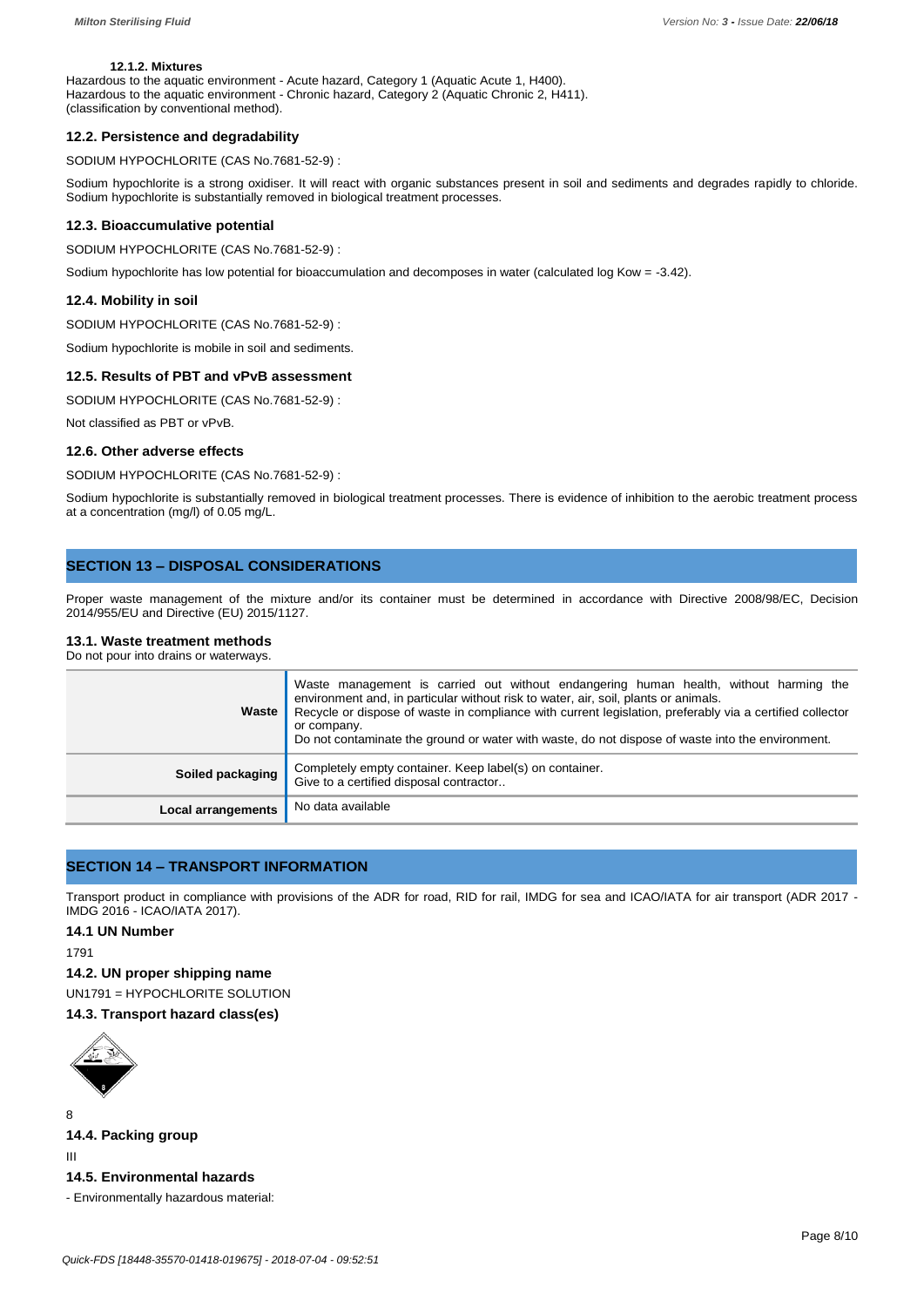

# **14.6. Special precautions for user**

Tunnel: (E)

#### **14.7. Transport in bulk according to Annex II of MARPOL73/78 and the IBC Code** No data available.

**SECTION 15 – REGULATORY INFORMATION**

# **15.1. Safety, health and environmental regulations/legislation specific for the substance or mixture**

| <b>Classification and labelling</b><br>information included in section 2                       | The following regulations have been used:<br>- Regulation EC 1272/2008 and its adaptations.                                                                                                                                                                                                                                                                                                           |
|------------------------------------------------------------------------------------------------|-------------------------------------------------------------------------------------------------------------------------------------------------------------------------------------------------------------------------------------------------------------------------------------------------------------------------------------------------------------------------------------------------------|
| <b>Container information</b>                                                                   | No data available.                                                                                                                                                                                                                                                                                                                                                                                    |
| Labelling of biocidal products                                                                 | Product-types 02, 04 and 05.<br>Disinfection of nursery accessories (feeding bottles, teats, ) by immersion.<br>Disinfection of surfaces (floor, working surfaces, ) in domestic and healthcare sectors by wet wiping.<br>Disinfection of unknown water.<br>For professional and general public.<br>Active substance: active chlorine released from sodium hypochlorite (CAS No.7681-52-9): 1.90% w/w |
| <b>Particular provisions</b>                                                                   | No data available.                                                                                                                                                                                                                                                                                                                                                                                    |
| Substances that deplete the<br>ozone layer (EC Regulation No.<br>1005/2009, Montreal Protocol) | Not applicable                                                                                                                                                                                                                                                                                                                                                                                        |

# **15.2. Chemical safety assessment**

No data available.

# **SECTION 16 – OTHER INFORMATION**

Since the user's working conditions are not known by us, the information supplied on this safety data sheet is based on our current level of knowledge and on national and community regulations.

The mixture must not be used for other uses than those specified in section 1 without having first obtained written handling instructions.

It is at all times the responsibility of the user to take all necessary measures to comply with legal requirements and local regulations.

The information in this safety data sheet must be regarded as a description of the safety requirements relating to the mixture and not as a guarantee of the properties thereof.

# **Title for H and EUH indications mentioned in section 3:**

| H <sub>290</sub>     | May be corrosive to metals.                      |
|----------------------|--------------------------------------------------|
| H314                 | Causes severe skin burns and eye damage.         |
| <b>H400</b>          | Very toxic to aquatic life.                      |
| H411                 | Toxic to aquatic life with long lasting effects. |
| <b>EUH031</b>        | Contact with acids liberates toxic gas.          |
| <b>Abbreviations</b> |                                                  |
| GHS07                | Evelamation mark                                 |

| GHS07       | Exclamation mark.                                                                    |
|-------------|--------------------------------------------------------------------------------------|
| GHS09       | Environment                                                                          |
| <b>ADR</b>  | European agreement concerning the international carriage of dangerous goods by Road. |
| <b>IMDG</b> | International Maritime Dangerous Goods.                                              |
| <b>IATA</b> | International Air Transport Association.                                             |